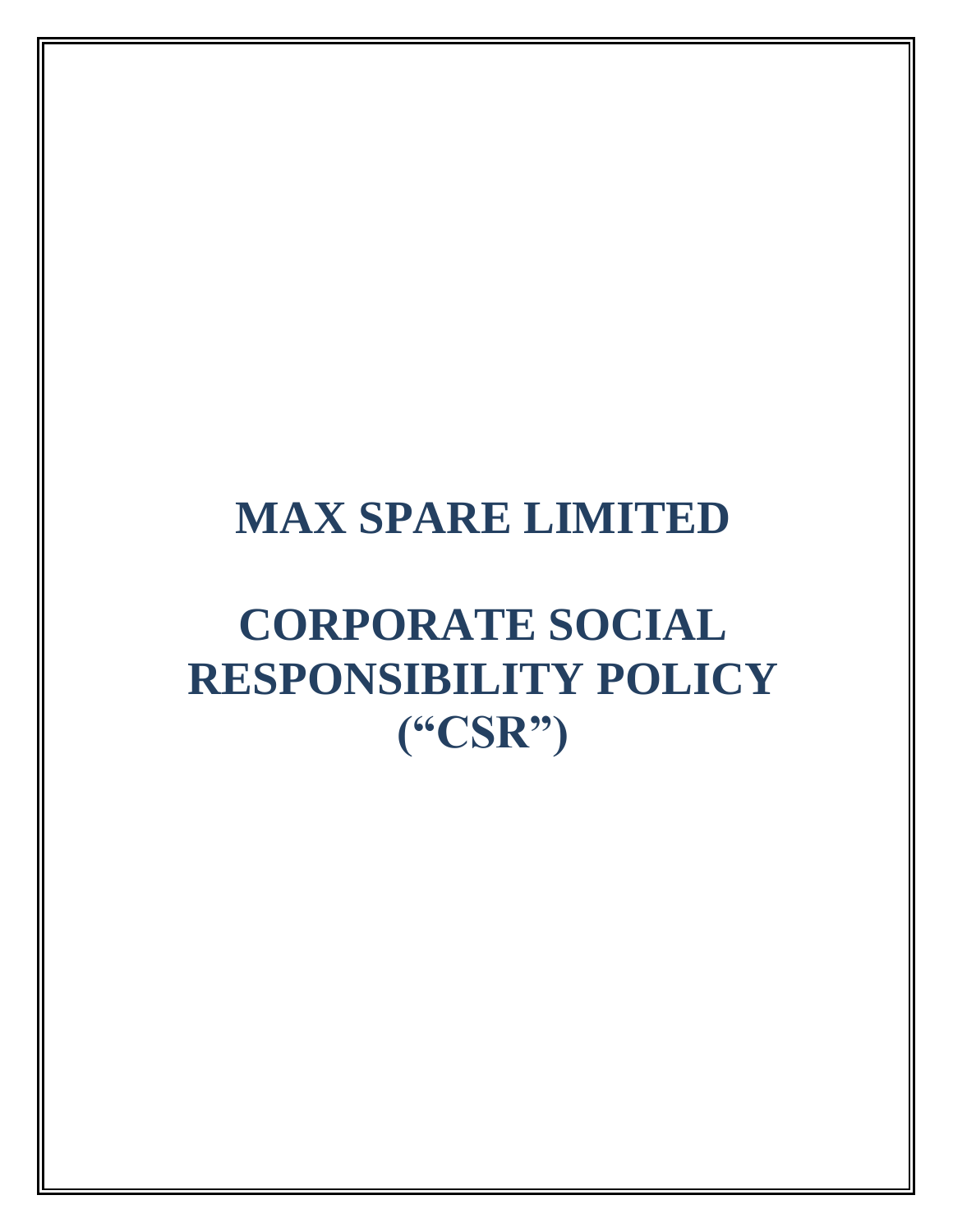| <b>Table of Contents</b> |                                                  |                         |
|--------------------------|--------------------------------------------------|-------------------------|
| Sr. No.                  | <b>Particulars</b>                               | Page No.                |
| $\mathbf{1}$             | <b>Prelude and Legal Framework</b>               | $\overline{\mathbf{3}}$ |
| $\overline{2}$           | <b>Focus Areas of CSR Activities</b>             | $\overline{\mathbf{3}}$ |
| $\overline{\mathbf{3}}$  | <b>Governance</b>                                | 5                       |
| $\overline{\mathbf{4}}$  | <b>Implementation</b>                            | 6                       |
| 5                        | <b>Funding, Selection and Monitoring process</b> | $\overline{7}$          |
| 6                        | <b>Guiding Principles</b>                        | 9                       |
| $\overline{7}$           | <b>Disclosures</b>                               | 11                      |
| 8                        | <b>Conditions and Restrictions</b>               | 11                      |
| $\boldsymbol{9}$         | <b>Effective Date</b>                            | 12                      |
| 10                       | <b>Contact Personnel</b>                         | 12                      |
| 11                       | <b>Limitation and Amendments</b>                 | 12                      |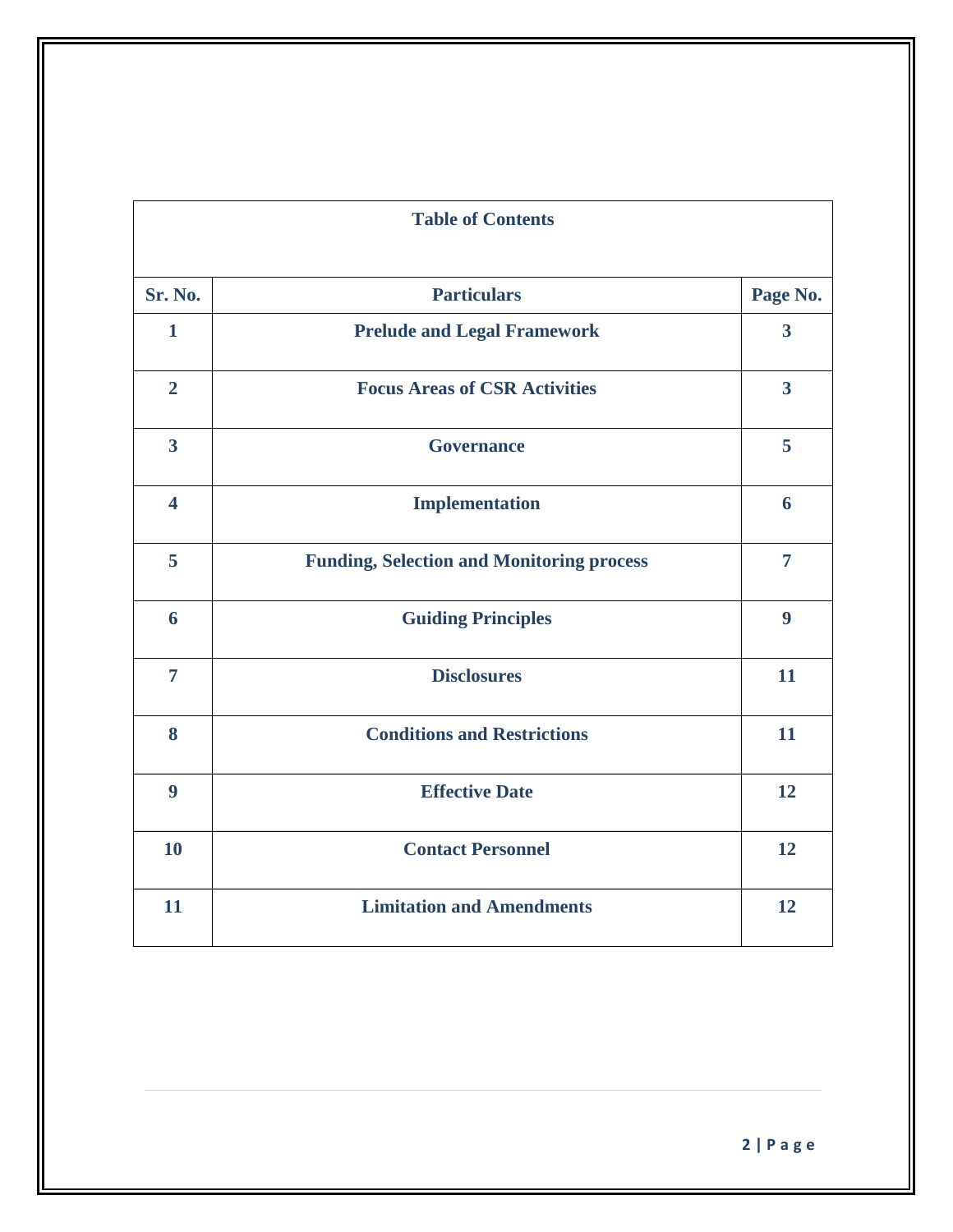# **1. PRELUDE AND LEGAL FRAMEWORK**

At Max Spare Limited ("Max Spare"), Corporate Social Responsibility (CSR) is based on the belief that business sustainability is closely connected to the sustainable development of the communities that the business is a part of and the environment in which the business operates.

# **2. FOCUS AREAS OF CSR ACTIVITIES**

In accordance with the requirements under Section 135 of the Companies Act, 2013 ("the Act"), Corporate Social Responsibility Rules, 2014 ("the Rules") and any other applicable provisions of the Act, Max Spare 's CSR Activities, amongst others will focus on:

# **HUNGER, POVERTY, MALNUTRITION AND HEALTH**:

Eradicating hunger, poverty and malnutrition, promoting health care including preventive health care and sanitation including contribution to the Swach Bharat Kosh set – up by the Central Government for the promotion of sanitation and making available safe drinking water.

# **EDUCATION**:

Promoting education, including special education and employment enhancing vocational skills especially among children, women, elderly and the differently abled and livelihood enhancement projects.

# **GENDER EQUALITY AND WOMEN EMPOWERMENT:**

Promoting gender equality, empowering women, setting up homes and hostels for women and orphans; setting up old age homes, day care centres and such other facilities for senior citizens and measures for reducing inequalities faced by socially and economically backward groups.

# **ENVIRONMENTAL SUSTAINIBILITY:**

Ensuring environmental sustainability, ecological balance, protection of flora and fauna, animal welfare, agro forestry, conservation of natural resources and maintaining quality of soil, air and water including contribution to Clean Ganga Fund set – up by the Central Government for rejuvenation of river Ganga.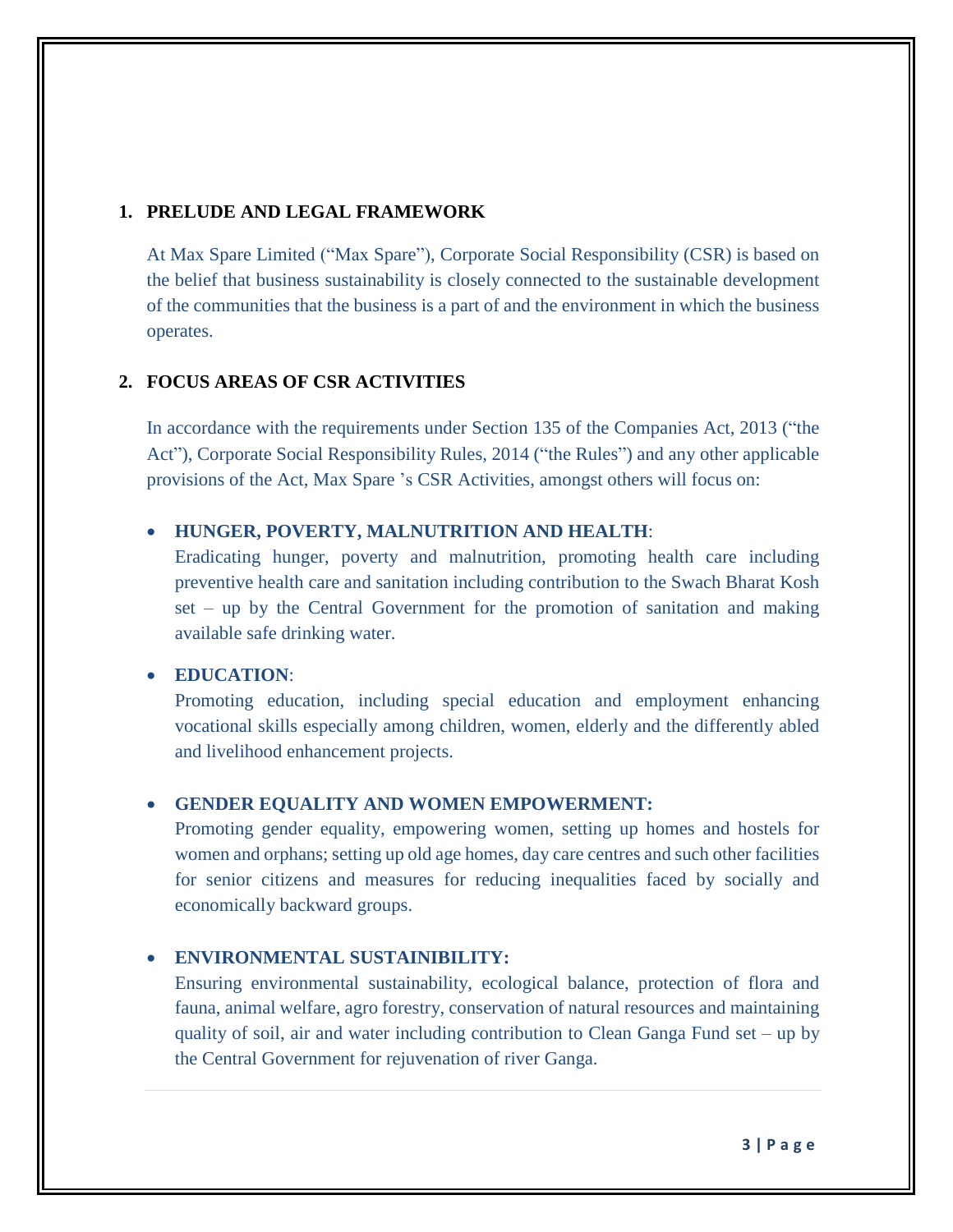# **PROTECTION OF NATIONAL HERITAGE:**

Protection of national heritage, art and culture including restoration of buildings and sites of historical importance and works of art; setting up public libraries; promotion and development of traditional arts and handicrafts.

#### **ARMED FORCES:**

Measures for benefit of armed forces veterans, war widows and their dependants, Central Armed Police Forces (CAPF) and Central Para Military Forces (CPMF) veterans, and their dependents including widows.

### **PROMOTION OF SPORTS:**

Training to promote rural sports, nationally recognized sports, Paralympic sports and Olympics sports.

### **CONTRIBUTION TO GOVERNMENT FUNDS:**

Contribution to Prime Ministers National Relief Fund or Prime Minister's Citizen Assistance and Relief in Emergency Situations Fund (PM CARES Fund) or any other fund set – up by the Central Government for socio – economic development and relief and welfare of Scheduled Castes, Scheduled Tribes, other backward classes, minorities and women.

# **TECHNOLOGY INCUBATORS AND PUBLIC FUNDED UNIVERSITIES:**

Contribution to incubators funded by Central Government or State Government or any agency or Public Sector Undertaking of Central Government or State Government, and contributions to public funded Universities, Indian Institute of Technology (IITs), National Laboratories and Autonomous Bodies (established under the auspices of Indian Council of Agricultural Research (ICAR), Indian Council of Medical Research (ICMR), Council of Scientific and Industrial Research (CSIR), Department of Atomic Energy (DAE), Defence Research and Development Organisation (DRDO), Department of Science and Technology (DST), Ministry of Electronics and Information Technology) engaged in conducting research in science, technology, engineering and medicine aimed at promoting Sustainable Development Goals(SDGs).

# **RURAL DEVELOPMENT PROJECTS:**

Strengthening rural areas by improving accessibility, housing, drinking water,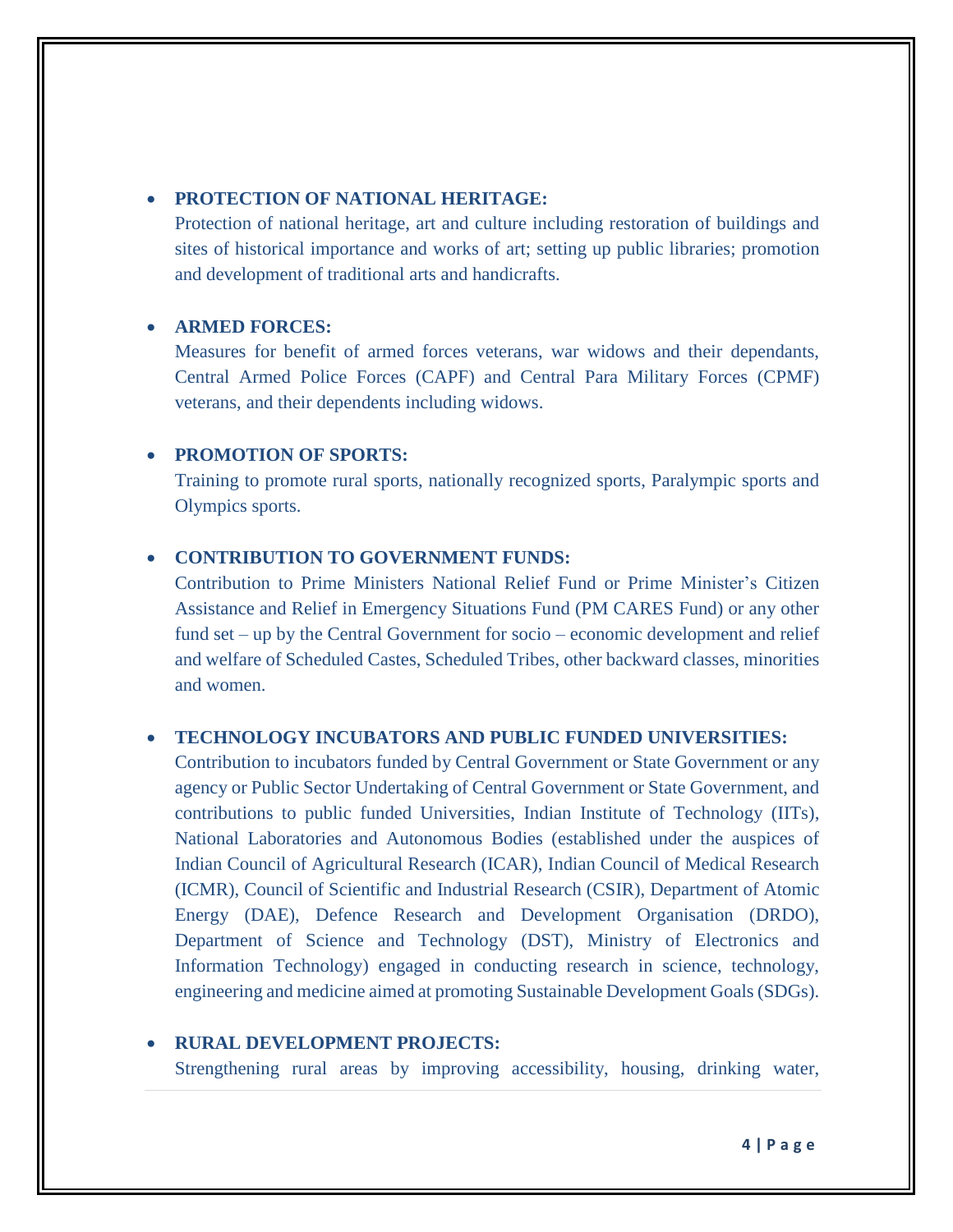sanitation, power and livelihoods, thereby creating sustainable villages.

# **SLUM AREA DEVELOPMENT**

Strengthening slum areas by improving accessibility, housing, drinking water, sanitation, power and livelihoods.

# **DISASTER MANAGEMENT**

Disaster management, including relief, rehabilitation and reconstruction activities.

# **3. GOVERNANCE**

The CSR Governance structure at Max Spare comprises the CSR Committee and the Board of Directors ("Board") of the Company.

# **BOARD**

- $\geq$  The Board monitors and reviews the performance and impact of the CSR programmes, provides input and course corrections if required and satisfies itself that the CSR funds so disbursed are aligned to the CSR Policy of the Company and have been utilized for the purposes and in the manner as approved by it.
- $\geq$  The person responsible for financial management and appointed or designated by Board for the said purpose shall certify to the fact that CSR funds so disbursed have been utilised for the purposes and in the manner approved by the Board.

#### **CSR COMMITTEE**

The CSR Committee of the Company shall consist of three or more directors including at least 1 Independent Director.

The CSR Committee provides oversight and guidance on CSR performance and monitor compliance with the CSR Policy, commitments and the applicable CSR provisions.

CSR committee will be responsible for fulfilling the CSR obligation of the Company in efficient and effective manner and to do all such acts as are mandated by the Act or as may be entrusted on them by the Board from time to time. CSR committee should meet at such a regular interval as may be necessary in order to sanction various amounts to be spent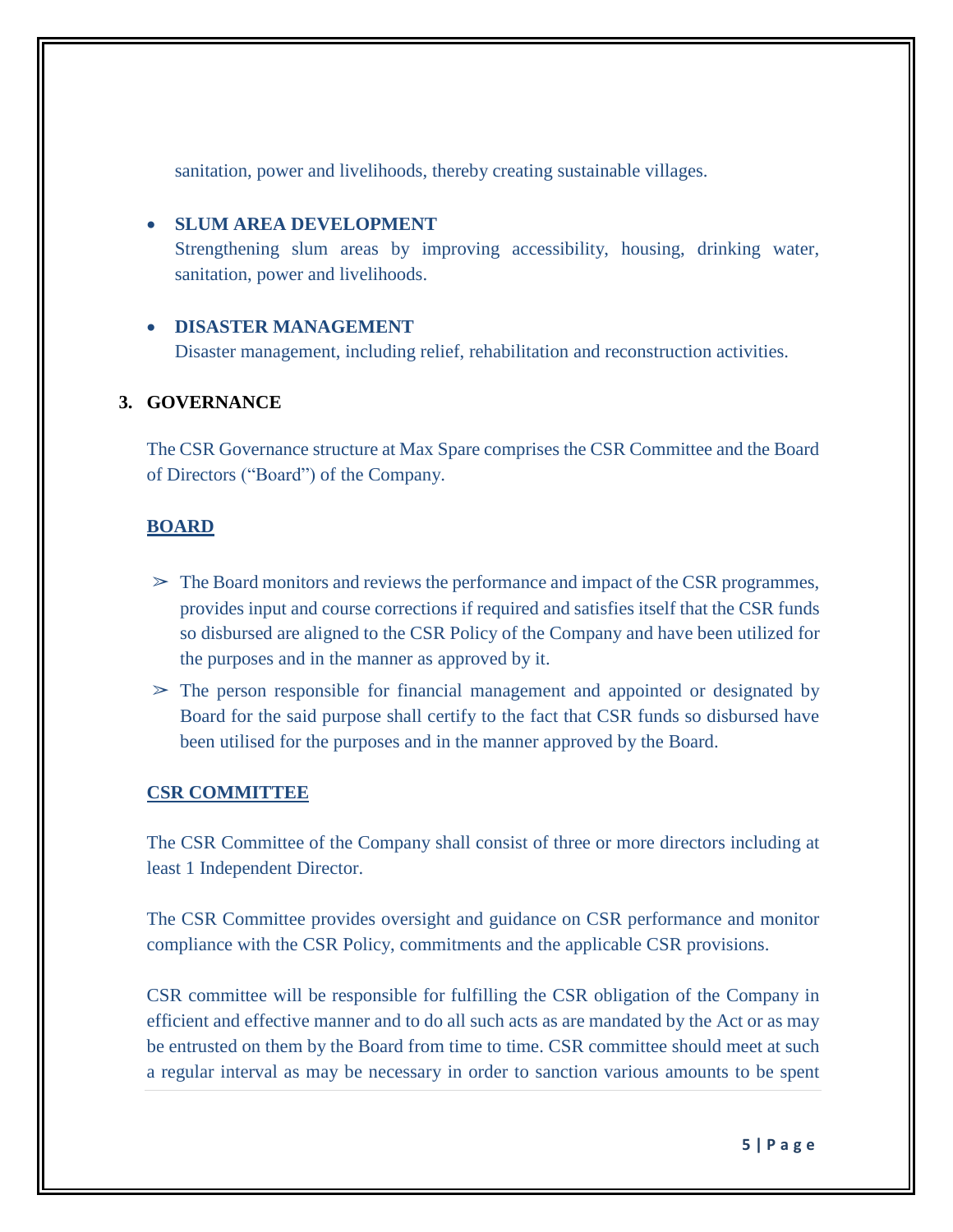under the CSR activities, decide on area of spending, review and monitor at regular interval on the progress of CSR activity as compared to mandatory CSR obligation on the Company as per the provisions of the Act.

#### **The role & responsibilities of CSR Committee are:**

- $\geq$  Formulation and recommendation to the Board, a CSR policy which shall indicate the activities to be undertaken by the Company as per the Act;
- $\geq$  Monitoring the CSR policy of the Company from time to time;
- $\geq$  Formulation and recommendation to the Board an annual action plan as per the provisions of the Act;
- $\geq$  Recommendation of any alteration in the annual action plan at any time during the year and update, if any, required to the CSR Policy;
- $\triangleright$  Implementation and Monitoring of the CSR activities as per the annual action plan;
- $\geq$  Identify projects of the Company as 'Ongoing Projects' as per the provisions of the Act and recommend the same to the Board;
- ➢ Recommend the annual CSR expenditure budget to the Board for approval;
- $>$  Undertake Impact assessment through third parties for CSR projects whenever applicable;
- $\geq$  Ensure implementation of CSR activities of the Company within the applicable framework;
- $\geq$  Determine the overall scope of, provide input on, and recommend adoption of the CSR report to the Board of Directors of the Company;
- $\geq$  Performance of such other functions as may be necessary under any statutory or other regulatory requirements to be performed by the Committee and as delegated by the Board from time to time.

### **4. IMPLEMENTATION**

The Company shall ensure that the CSR projects/programmes/activities in identified areas and as per the provisions of the Act and Rules, framed thereunder are undertaken by the company itself or through –

 $\geq$  a company established under [section](https://www.mca.gov.in/content/mca/global/en/acts-rules/ebooks/rules.html) 8 of the [Act,](https://www.mca.gov.in/content/mca/global/en/acts-rules/ebooks/rules.html) or a registered public trust or a registered society, registered under section 12A and 80 G of the Income Tax Act, 1961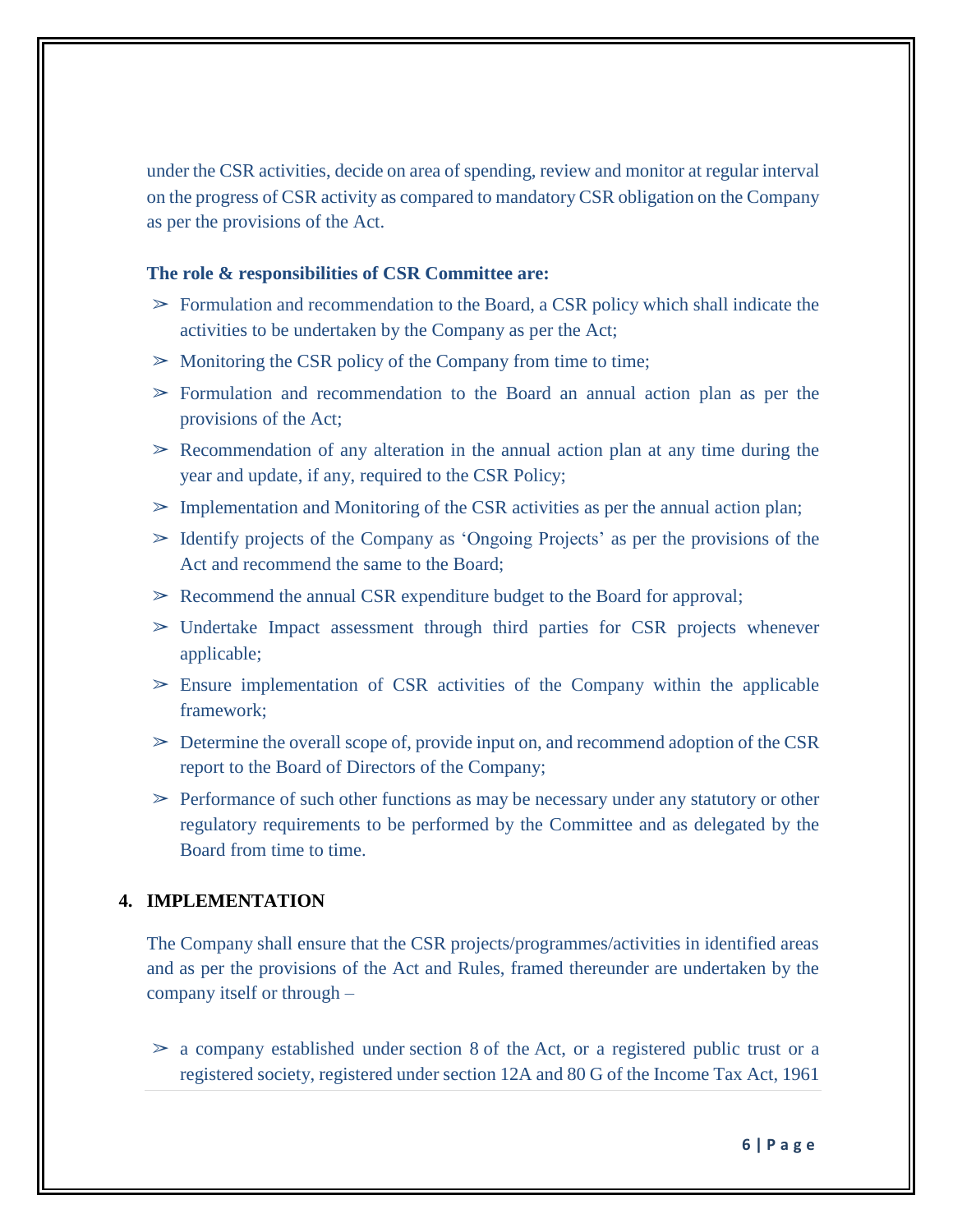(43 of 1961), established by the company, either singly or along with any other company, or

- $\geq$  a company established under [section](https://www.mca.gov.in/content/mca/global/en/acts-rules/ebooks/rules.html) 8 of the [Act](https://www.mca.gov.in/content/mca/global/en/acts-rules/ebooks/rules.html) or a registered trust or a registered society, established by the Central Government or State Government; or
- $\geq$  any entity established under an [Act](https://www.mca.gov.in/content/mca/global/en/acts-rules/ebooks/rules.html) of Parliament or a State legislature; or
- $\geq$  a company established under [section](https://www.mca.gov.in/content/mca/global/en/acts-rules/ebooks/rules.html) 8 of the [Act,](https://www.mca.gov.in/content/mca/global/en/acts-rules/ebooks/rules.html) or a registered public trust or a registered society, registered under section 12A and 80G of the Income Tax Act, 1961, and having an established track record of at least three years in undertaking similar activities.

The Company shall also ensure that the implementing agencies are registered with the Central Government by filing the form CSR-1 with the Registrar.

The Company may also collaborate with other companies for undertaking projects/programmes/activities in such a manner that the CSR Committees of respective companies are in a position to report separately on such projects or programs in accordance with the Act and Rules made thereunder.

Company may build CSR capacities of its own, i.e. of their own personnel, as well as those of their implementing agencies through institutions with a track record of at least three financial years, and any other criterions which the CSR committee, may deem fit.

# **5. FUNDING, SELECTION AND MONITORING PROCESS**

#### **A. FUNDING OBLIGATION**:

The Board of Max Spare will ensure that 2% of average net profits during the three immediately preceding financial years is spent on CSR initiatives undertaken by Max Spare. If Max Spare spends any amount over and above such 2% of average net profits, the same is to be considered as excess CSR expenditure which can be set-off in the immediate succeeding three financial years subject to the conditions as prescribed under the Act.

In order to compute whether Max Spare has under spent or over spent, Max Spare shall consider the following: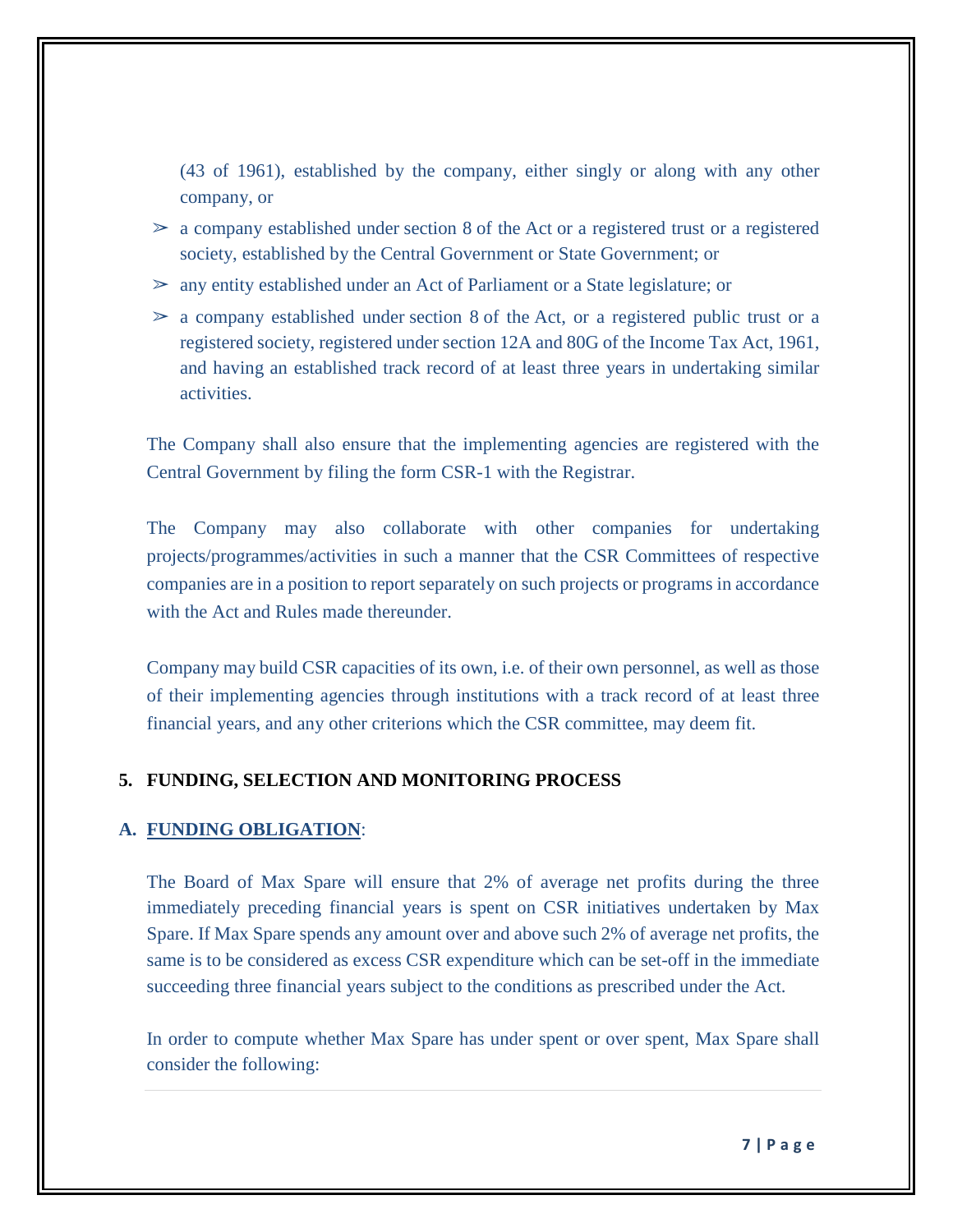- a. **Project Cost –** it shall include designing, implementation, monitoring and evaluation cost incurred directly or indirectly on the project.
- b. **Administrative Overheads –** to ensure that such expenses shall not exceed 5% of the total CSR expenditure of the company for the financial year. Further, these expenses would not include expenses incurred by the Company towards designing, implementation, monitoring and evaluation

# **B. SELECTION:**

**Eligibility of Implementing agencies –** The Board shall ensure whether those implementing agencies are:

- $\geq$  a company established under [section](https://www.mca.gov.in/content/mca/global/en/acts-rules/ebooks/rules.html) 8 of the [Act,](https://www.mca.gov.in/content/mca/global/en/acts-rules/ebooks/rules.html) or a registered public trust or a registered society, registered under section 12A and 80 G of the Income Tax Act, 1961 (43 of 1961), established by the company, either singly or along with any other company, or
- $\geq$  a company established under [section](https://www.mca.gov.in/content/mca/global/en/acts-rules/ebooks/rules.html) 8 of the [Act](https://www.mca.gov.in/content/mca/global/en/acts-rules/ebooks/rules.html) or a registered trust or a registered society, established by the Central Government or State Government; or
- $\geq$  any entity established under an [Act](https://www.mca.gov.in/content/mca/global/en/acts-rules/ebooks/rules.html) of Parliament or a State legislature; or
- $\geq$  a company established under [section](https://www.mca.gov.in/content/mca/global/en/acts-rules/ebooks/rules.html) 8 of the [Act,](https://www.mca.gov.in/content/mca/global/en/acts-rules/ebooks/rules.html) or a registered public trust or a registered society, registered under section 12A and 80G of the Income Tax Act, 1961, and having an established track record of at least three years in undertaking similar activities.

The Board shall also ensure that the implementing agencies are registered with the Central Government by filing the form CSR-1 with the Registrar.

# **C. MONITORING:**

**Impact Assessment –** In the event of average CSR obligation of Rs. 10 crores or more in the three immediately preceding financial years, the Company shall ensure that impact assessment through an independent agency is carried out for CSR projects having an outlay of Rs. 1 crore or more. Expenditure incurred for such assessment shall not exceed 5% of the total CSR expenditure for the financial year or 50 lakh rupees, whichever is less.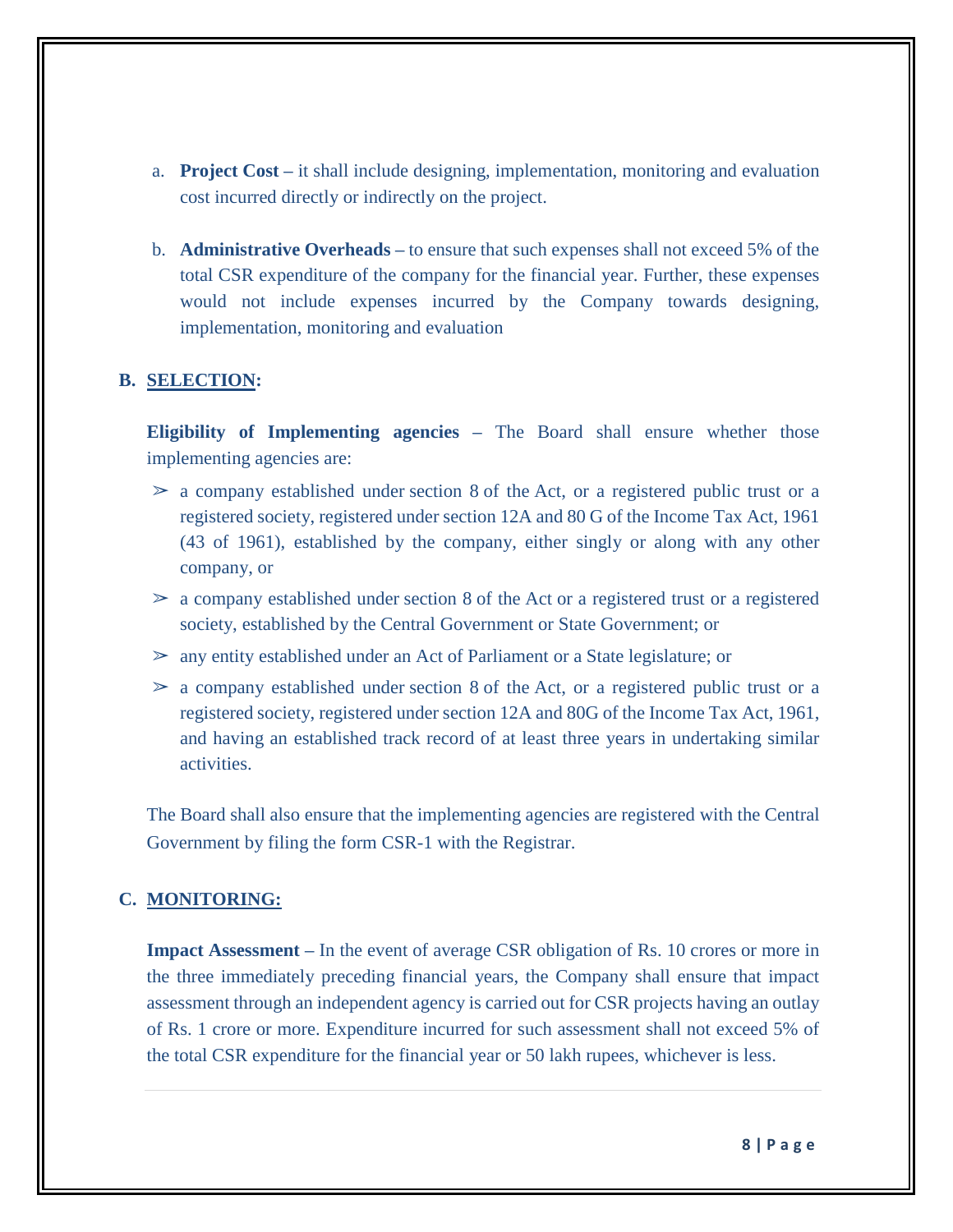Monitoring will be done with the help of identified key qualitative and quantitative performance indicators, with a continuous feedback mechanism, and recourse for midcourse correction in implementation, if needed, to ensure efficacy.

Assessment of utilisation of funds will also be done on a periodical basis, along with submission of an annual consolidated utilisation which will be part of the Company's Annual Report. This will include a rationale for shortfall or surplus of funds.

All expenditure towards the programs should be diligently documented. In case 2% of average net profit of the last 3 years is not spent in a financial year, reasons for the same to be specified in the CSR report.

The surplus from the allocated CSR budget will not be utilised for business or form part of business profits.

All activities will be undertaken in project mode with defined objectives and deliverables, clarity on target beneficiaries, implementation plans with schedule of timeline agreed prior to commencement of activities.

#### **6. GUIDING PRINCIPLES:**

The guiding principles for selection, implementation and monitoring as well as for Annual Action Plan are as follows:

#### **A. FOR SELECTION OF ACTIVITIES:**

- a. **Eligibility** Statutory eligibility of implementing agency through which the CSR activities are selected
- b. **Sustainability** Implementing agency has a track record of 3 years in undertaking similar programs or projects
- **c. Goodwill –** Implementing agency shall have goodwill in performing its activities diligently.
- **d. Law of land –** Implementing agency shall have a good stand in terms of Law of Land

#### **B. FOR IMPLEMENTATION & MONITORING:**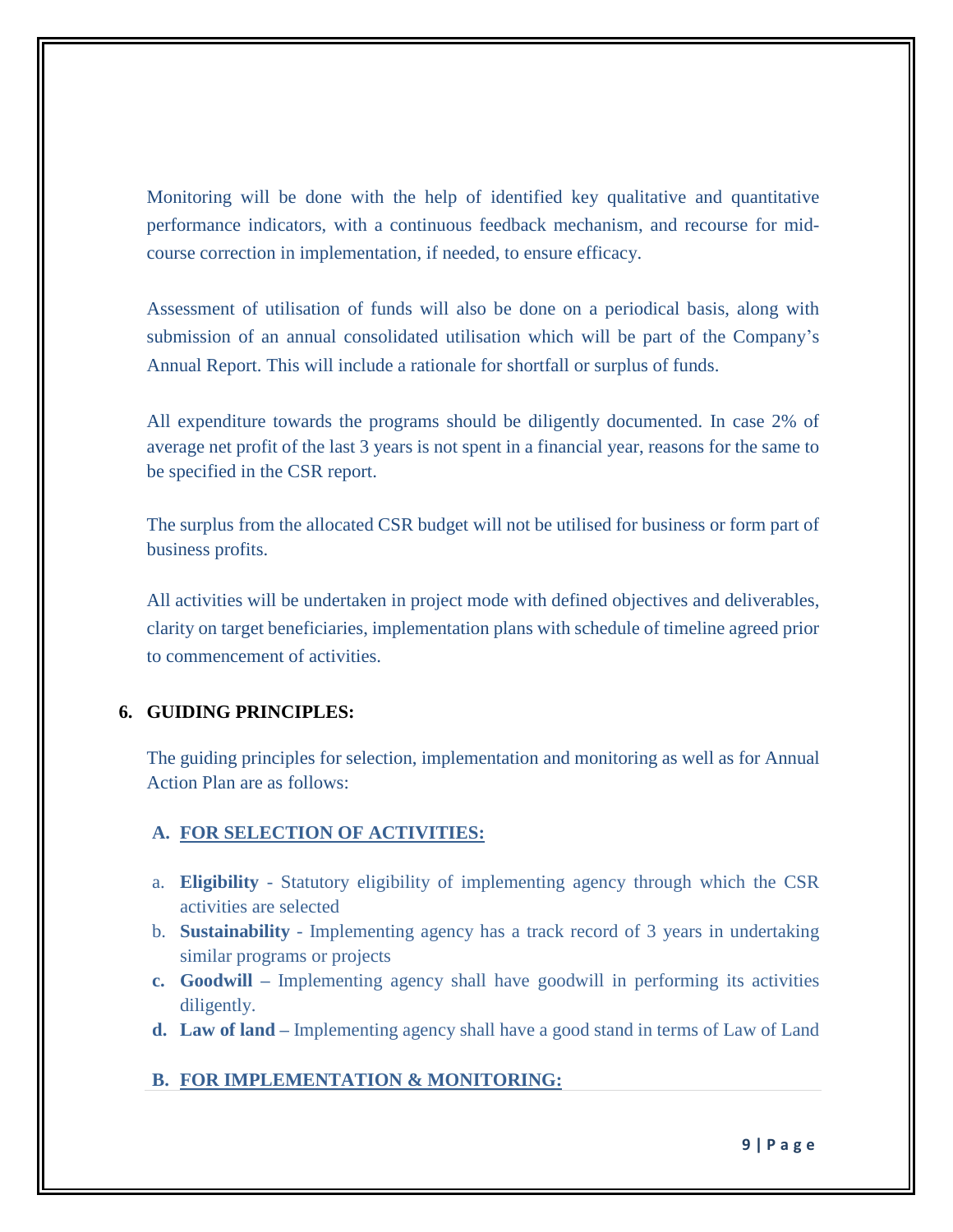- **a. Accountability and Transparency –** Implementing agency shall be accountable for all expenses along with the acknowledgements. Further, there should be transparency in the actions to protect the interest of all the stakeholders.
- **b. Ethical Behaviour –** Management and Implementing agency shall maintain ethical behaviour while implementing and monitoring CSR programs without any corruption.
- **c. No conflict of interest -** There shall not be any conflict of interest in the objectives of employees involved in CSR activities and the implementing agencies. Both of them should work for benefits of the needy.
- **d. Respect for stakeholder's interest -** While identifying CSR programs, interest of all the stakeholders shall be taken into consideration.

# **C. FOR ANNUAL ACTION PLAN:**

Max Spare shall prepare an Annual Action plan of the Company to identify the activities and the CSR expenditure to be spent during the year which shall include the details as mentioned in the rules.

Further, the guiding principles required to formulate the Annual Action Plan are as follows:

- a. CSR programs shall not include activities as restricted under the amended CSR Rules.
- b. The preference for CSR programs is to be given by Max Spare are to local areas and areas around its operations
- c. The CSR activities may be carried out directly or through implementing agency/ies
- d. Payments to implementing agencies or to vendors should be milestone based
- e. All the guiding principles as required to be followed for implementing and monitoring the CSR Activities shall also be followed while formulating the Annual Action Plan.
- f. Action plan shall be Simple, Action oriented, Measurable, Relevant and Time Bound

During any financial year, the Annual Action Plan of the Company may be modified to include any unbudgeted expenditure, either on account of new project(s) or due to increase in the outlay for approved project(s).

Subject to the provisions of the Act, the Company may also utilize its CSR spend towards creation or acquisition of a capital asset.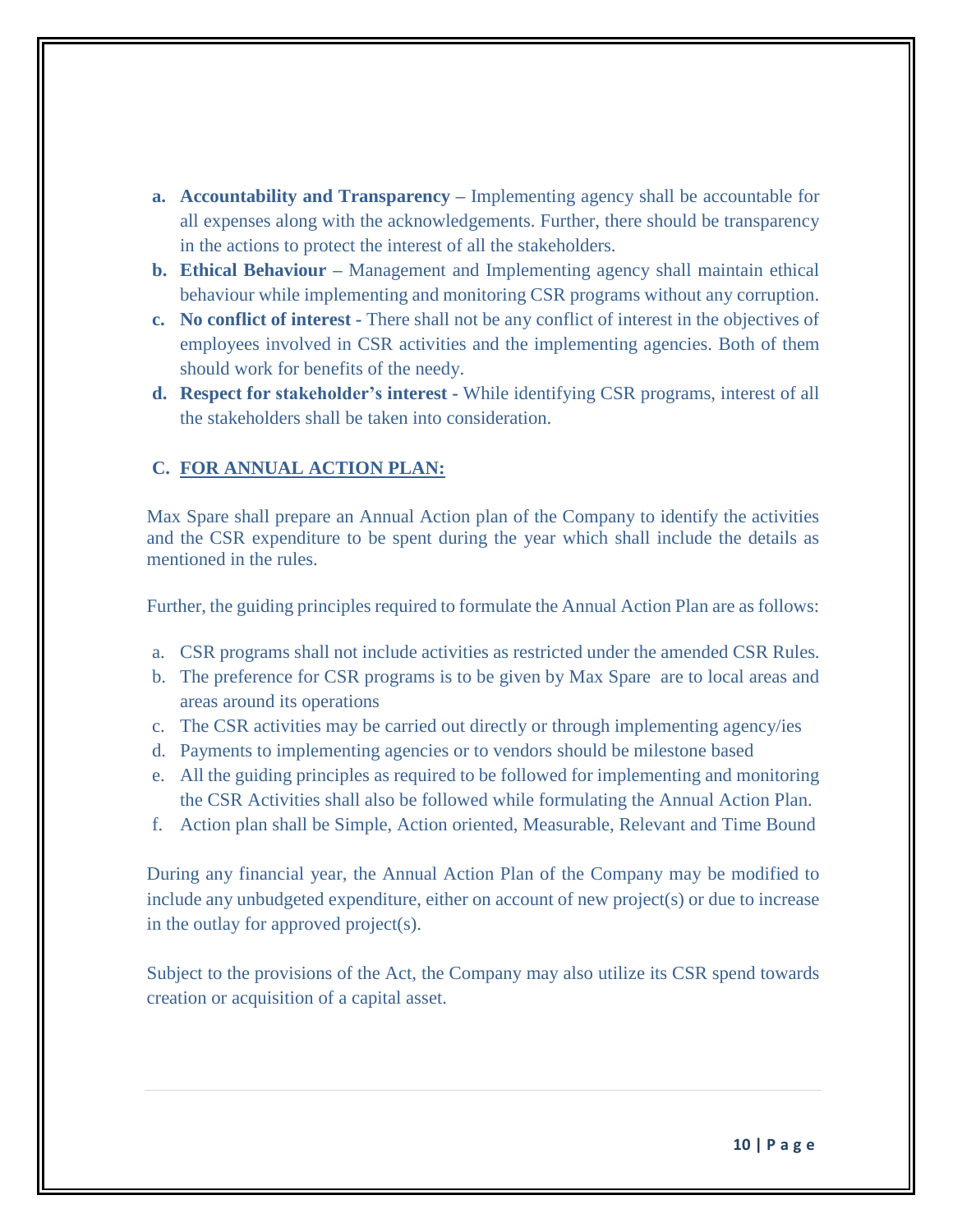# **7. DISCLOSURES**

Regular reporting and disclosure of all CSR and activities will be a mandatory component as per the Act. Established reporting mechanisms will be put in place. Max Spare will also disclose the CSR projects /programmes /activities on the official website (if any) as required under the Act and the rules.

A brief summary of CSR projects/programmes/activities will also be included in the Annual Report in the prescribed format as per the CSR rules of the Act.

# **8. CONDITIONS AND RESTRICTIONS**

The CSR Committee and the Board of Directors shall be governed by the following conditions and restrictions while undertaking any CSR projects/programmes/activities:

- The CSR projects/programmes/activities undertaken by the Company, as per this policy shall exclude activities undertaken in pursuance of its normal business.
- The CSR projects/programmes/activities shall be undertaken in India only except for training of Indian sports personnel outside India who is representing any State or Union Territory at national level or India at international level.
- The CSR projects/programmes/activities that benefit only the employees of the Company and their families, shall not be considered and not qualify as CSR expenditure.
- Contribution of any amount directly or indirectly to any political party under Section 182, shall not be considered and not qualify as CSR expenditure.
- The surplus, if any, arising out of the CSR projects/programmes/activities shall not form part of the business profit of the Company.
- Activities supported by the Company on sponsorship basis for deriving marketing benefits for its products or services shall not form part of CSR expenditure.

**11 | P a g e**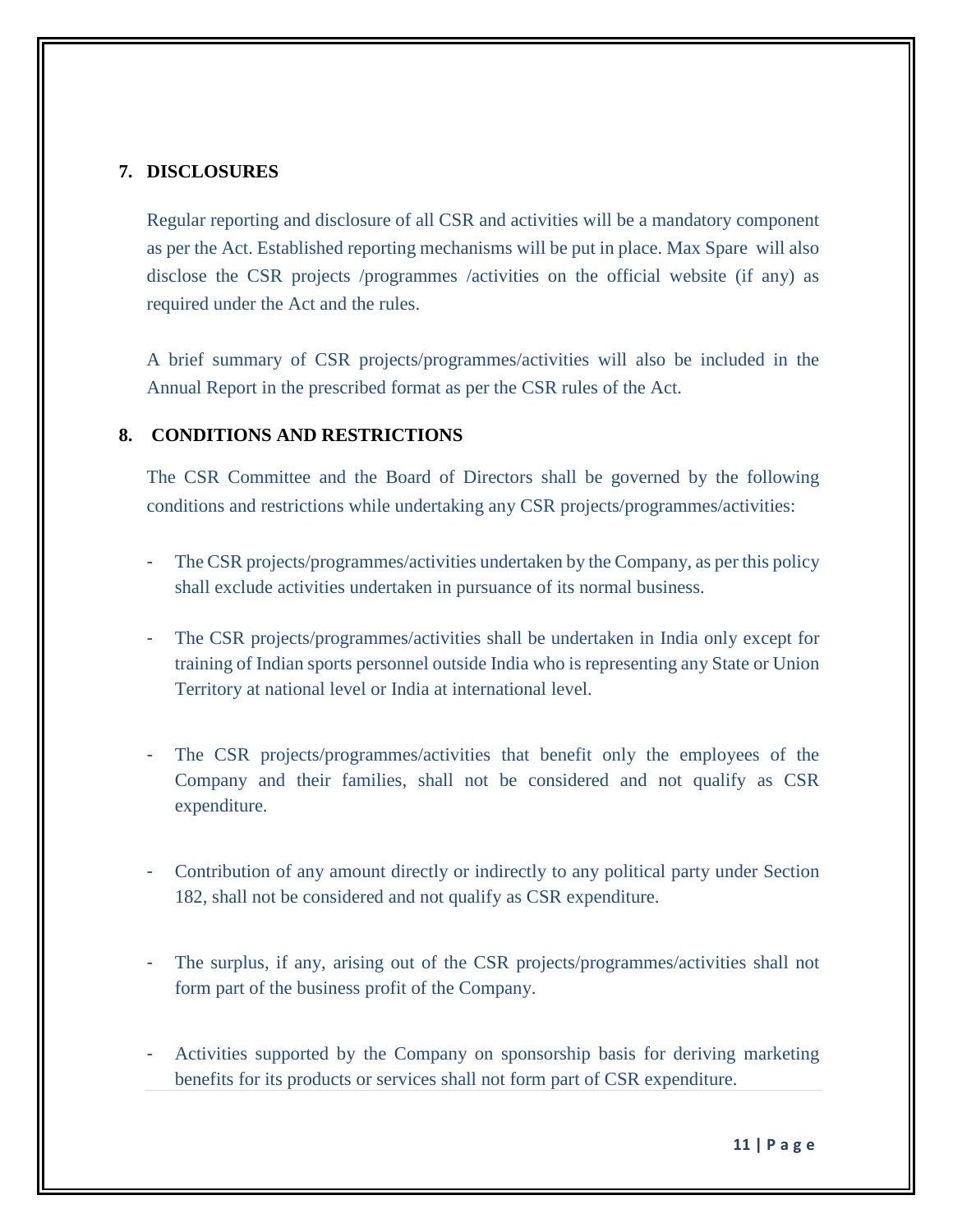- Activities carried out for fulfilment of any other statutory obligations under any law in force in India shall not form part of CSR expenditure.

# **9. EFFECTIVE DATE**

This amended policy shall be effective from 1<sup>st</sup> July, 2021

# **10. CONTACT PERSONNEL**

For queries related to CSR projects/programmes/activities, please write to us at: Mr. Kalpesh Shah - [kalpesh@maxspare.com](mailto:kalpesh@maxspare.com)

# **11. LIMITATION AND AMENDMENT**

The Board of Directors may in their discretion and on recommendation of the CSR committee, make any changes/modifications and/or amendments to this Policy from time to time.

Requirements with respect to quorum, notice of meeting, documentation, etc shall be in conformity with the applicable Secretarial Standards issued by the Institute of Company Secretaries of India and approved by the Central Government, unless expressly stated otherwise.

In the event of any conflict between the provisions of this Policy and the provisions of the Act or any other statutory enactments, rules ('Statutory laws'), the provisions of such statutory laws shall prevail over and automatically apply to this Policy, and the relevant provisions of the Policy would be amended/modified in due course to make it consistent with the law.

End of Policy

**12 | P a g e**